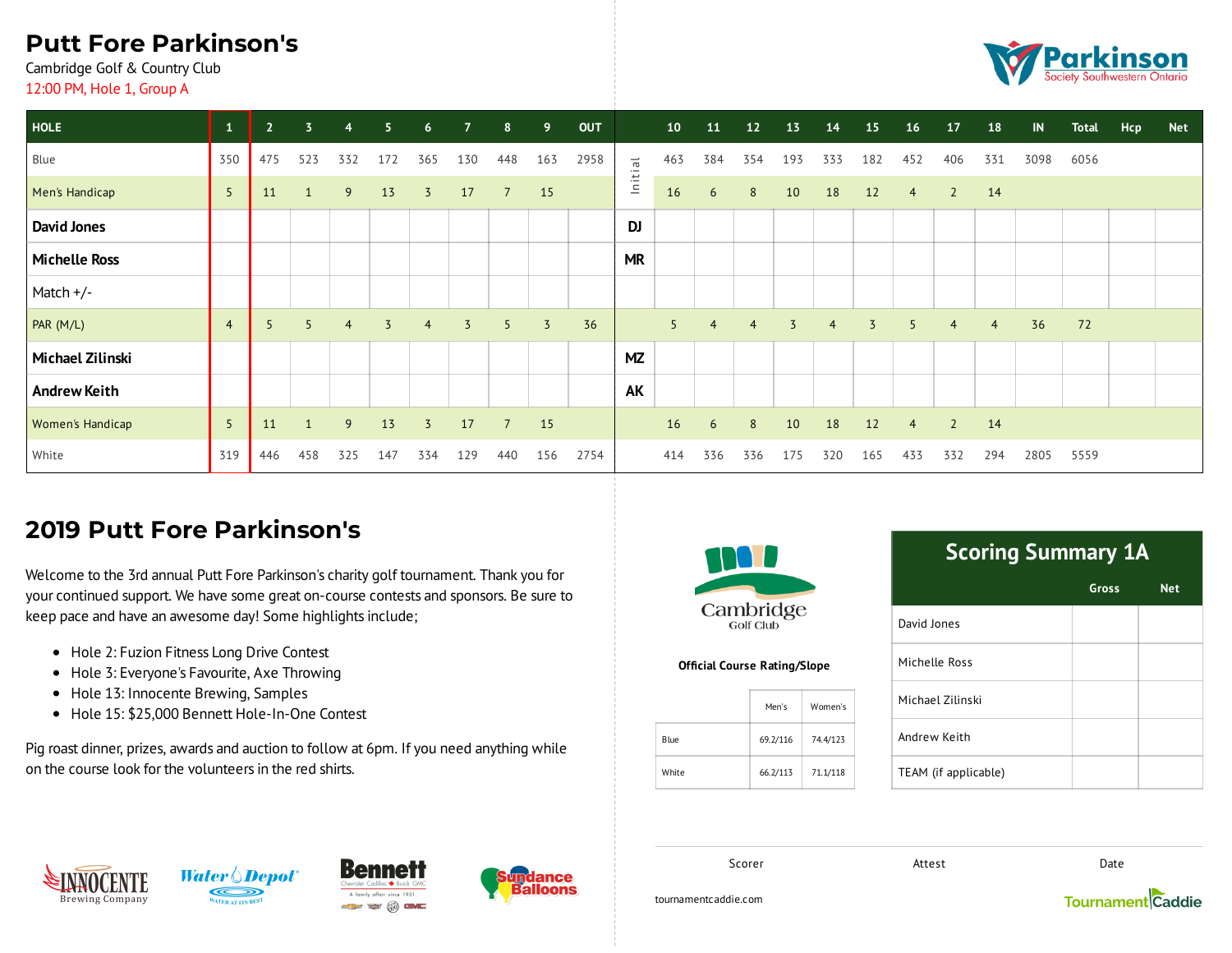# **Putt Fore Parkinson's**

Cambridge Golf & Country Club 12:00 PM, Hole 2, Group A



| <b>HOLE</b>              | $\mathbf{1}$   | 2 <sup>1</sup> | $\overline{3}$ | $\overline{4}$ | 5.             | 6 <sup>1</sup> | $\overline{7}$ | 8              | 9              | <b>OUT</b> |         | 10  | 11             | 12             | 13             | 14  | 15             | <b>16</b>      | 17             | 18             | IN   | <b>Total</b> | Hcp | <b>Net</b> |
|--------------------------|----------------|----------------|----------------|----------------|----------------|----------------|----------------|----------------|----------------|------------|---------|-----|----------------|----------------|----------------|-----|----------------|----------------|----------------|----------------|------|--------------|-----|------------|
| Blue                     | 350            | 475            | 523            | 332            | 172            | 365            | 130            | 448            | 163            | 2958       |         | 463 | 384            | 354            | 193            | 333 | 182            | 452            | 406            | 331            | 3098 | 6056         |     |            |
| Men's Handicap           | 5 <sup>5</sup> | 11             |                | 9              | 13             | $\overline{3}$ | 17             | $\overline{7}$ | 15             |            | Initial | 16  | 6              | 8              | 10             | 18  | 12             | $\overline{4}$ | $\overline{2}$ | 14             |      |              |     |            |
| <b>Bridigit Williams</b> |                |                |                |                |                |                |                |                |                |            | BW      |     |                |                |                |     |                |                |                |                |      |              |     |            |
| John Williams            |                |                |                |                |                |                |                |                |                |            | JW      |     |                |                |                |     |                |                |                |                |      |              |     |            |
| Match +/-                |                |                |                |                |                |                |                |                |                |            |         |     |                |                |                |     |                |                |                |                |      |              |     |            |
| PAR (M/L)                | $\overline{4}$ | 5              |                | $\overline{4}$ | $\overline{3}$ | 4              | 3              | 5              | $\overline{3}$ | 36         |         | 5   | $\overline{4}$ | $\overline{4}$ | $\overline{3}$ | 4   | $\overline{3}$ | 5              | 4              | $\overline{4}$ | 36   | 72           |     |            |
| <b>Allison Brown</b>     |                |                |                |                |                |                |                |                |                |            | AB      |     |                |                |                |     |                |                |                |                |      |              |     |            |
| <b>Kevin Brown</b>       |                |                |                |                |                |                |                |                |                |            | KB      |     |                |                |                |     |                |                |                |                |      |              |     |            |
| Women's Handicap         | 5              | 11             | $\mathbf{1}$   | 9              | 13             | $\overline{3}$ | 17             | $\overline{7}$ | 15             |            |         | 16  | 6              | 8              | 10             | 18  | 12             | $\overline{4}$ | $\overline{2}$ | 14             |      |              |     |            |
| White                    | 319            | 446            | 458            | 325            | 147            | 334            | 129            | 440            | 156            | 2754       |         | 414 | 336            | 336            | 175            | 320 | 165            | 433            | 332            | 294            | 2805 | 5559         |     |            |

### **2019 Putt Fore Parkinson's**

Welcome to the 3rd annual Putt Fore Parkinson's charity golf tournament. Thank you for your continued support. We have some great on-course contests and sponsors. Be sure to keep pace and have an awesome day! Some highlights include;

- Hole 2: Fuzion Fitness Long Drive Contest
- Hole 3: Everyone's Favourite, Axe Throwing
- Hole 13: Innocente Brewing, Samples
- Hole 15: \$25,000 Bennett Hole-In-One Contest

Pig roast dinner, prizes, awards and auction to follow at 6pm. If you need anything while on the course look for the volunteers in the red shirts.



**Official Course Rating/Slope** 

|       | Men's    | Women's  |
|-------|----------|----------|
| Blue  | 69.2/116 | 74.4/123 |
| White | 66.2/113 | 71.1/118 |

# **Scoring Summary 2A**

|                          | <b>Gross</b> | <b>Net</b> |
|--------------------------|--------------|------------|
| <b>Bridigit Williams</b> |              |            |
| John Williams            |              |            |
| Allison Brown            |              |            |
| Kevin Brown              |              |            |
| TEAM (if applicable)     |              |            |

**Brewing Company** 







Scorer **Contract Date** Attest **Date** 

tournamentcaddie.com